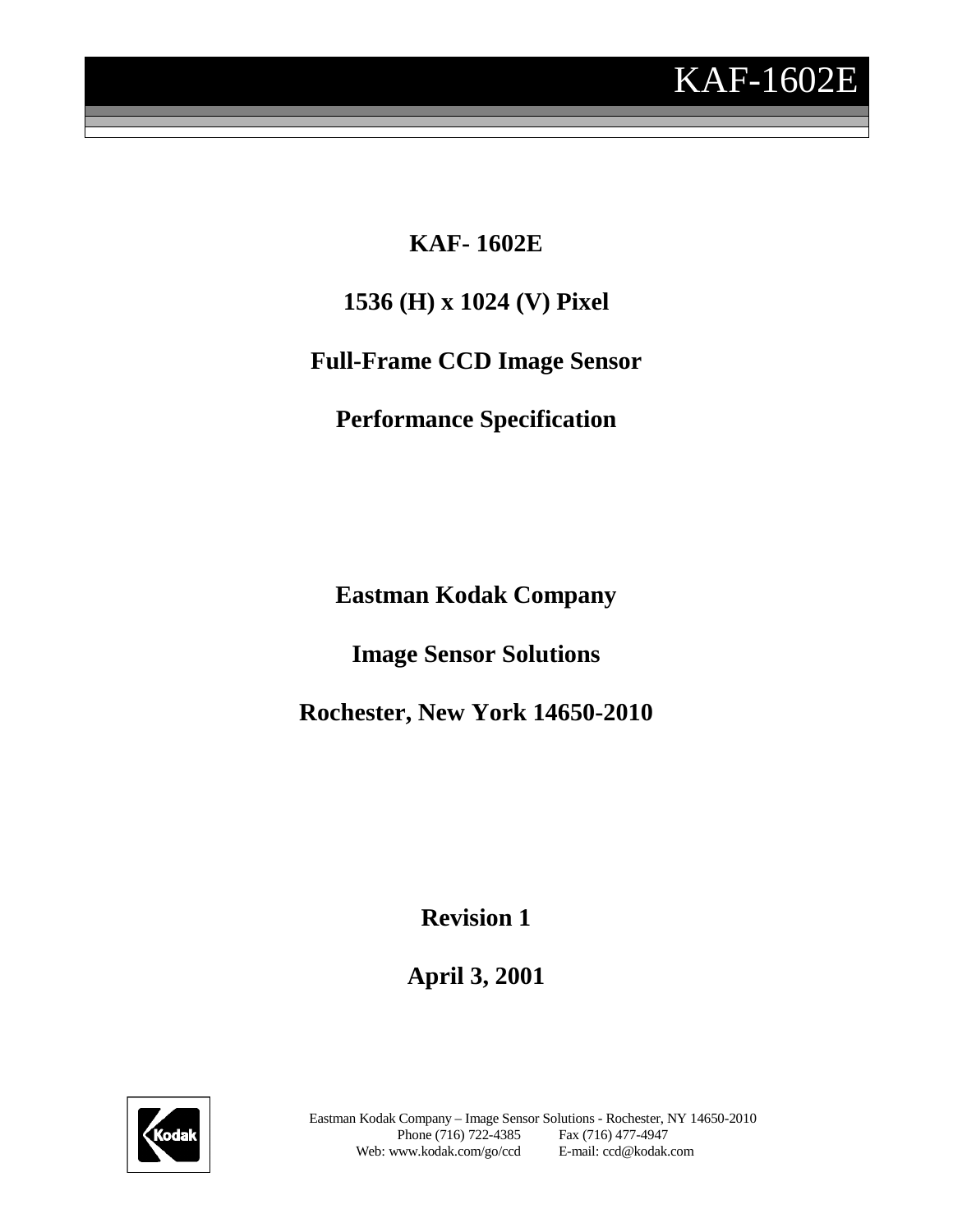# **TABLE OF CONTENTS**

|--|

### **FIGURES**

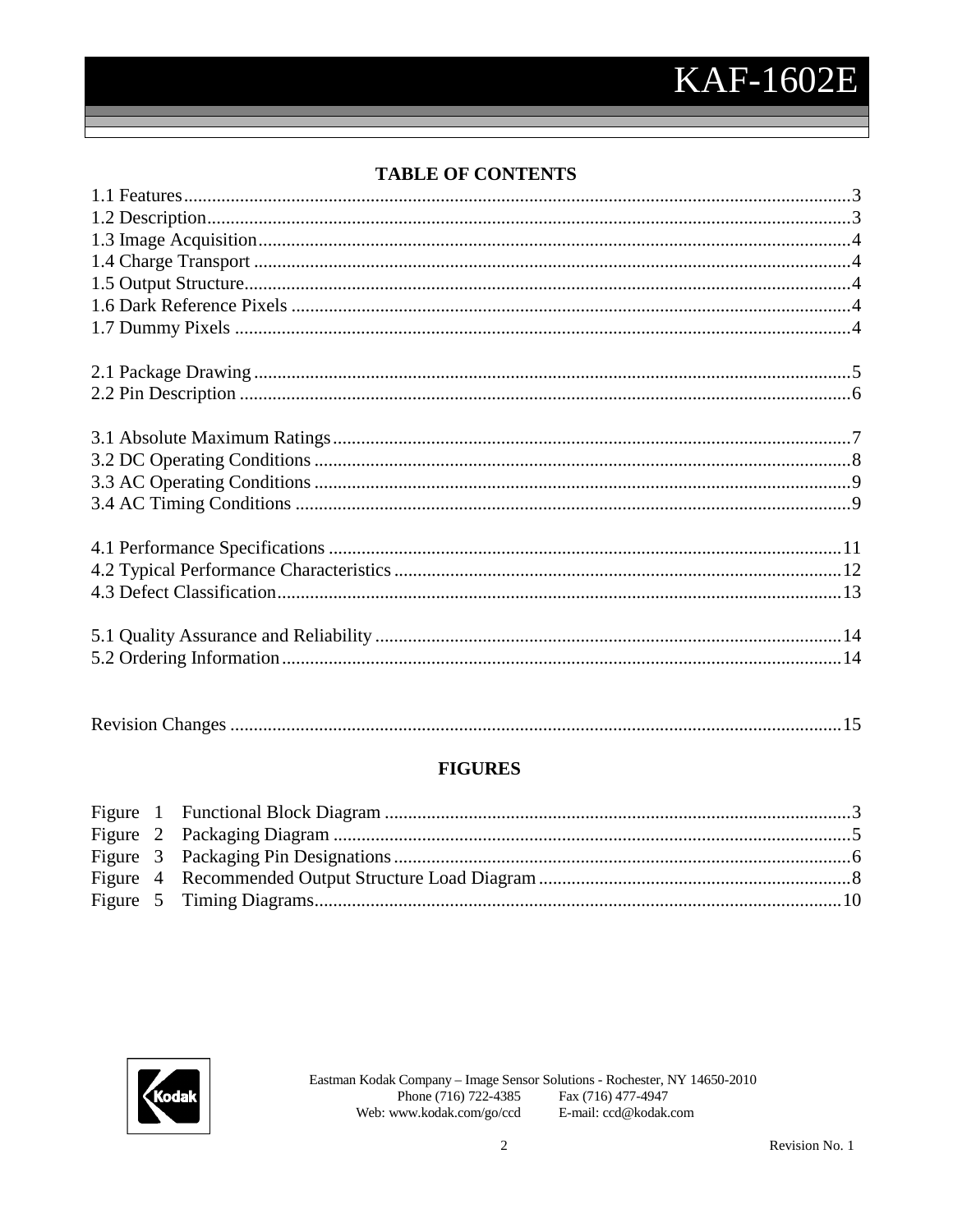# KAF-1602E

#### **1.1 Features**

- **1.6M Pixel Area CCD**
- **1536H x 1024V (9** µ**m) Pixels**
- **13.8 mm H x 9.2 mm V Photosensitive Area**
- **2-Phase Register Clocking**
- **Enhanced Responsivity**
- **100% Fill Factor**
- **High Output Sensitivity (10**µ**V/e-)**
- **•** Low Dark Current  $\left| \langle 10pA/cm^2 \otimes 25^0C \rangle \right|$

#### **1.2 Description**

The KAF-1602 is a high performance monochrome area CCD (charge-coupled device) image sensor with 1536H x 1024V photoactive pixels designed for a wide range of image sensing applications in the 0.4nm to 1.0nm wavelength band. Typical applications include military, scientific, and industrial imaging. A 74dB dynamic range is possible operating at room temperature.

The sensor is built with a true two-phase CCD technology employing a transparent gate. This technology simplifies the support circuits that drive the sensor and reduces the dark current without compromising charge capacity.

The transparent gate results in spectral response increased ten times at 400nm, compared to a front side illuminated standard poly silicon gate technology. The sensitivity is increased 50% over the rest of the visible wavelengths.

Total chip size is 13.8mm x 9.2mm and is housed in a 24-pin, 0.88" wide DIL ceramic package with 0.1" pin spacing.

The sensor consists of 1552 parallel (vertical) CCD shift registers each 1032 elements long. These registers act as both the photosensitive elements and as the transport circuits that allow the image to be sequentially read out of the sensor. The elements of these registers are arranged into a 1536 x 1024 photosensitive array surrounded by a light shielded dark reference of 16 columns and 8 rows. The parallel (vertical) CCD registers transfer the image one line at a time into a single 1564 element (horizontal) CCD shift register. The horizontal register transfers the charge to a single output amplifier. The output amplifier is a two-stage source follower that converts the photogenerated charge to a voltage for each pixel.



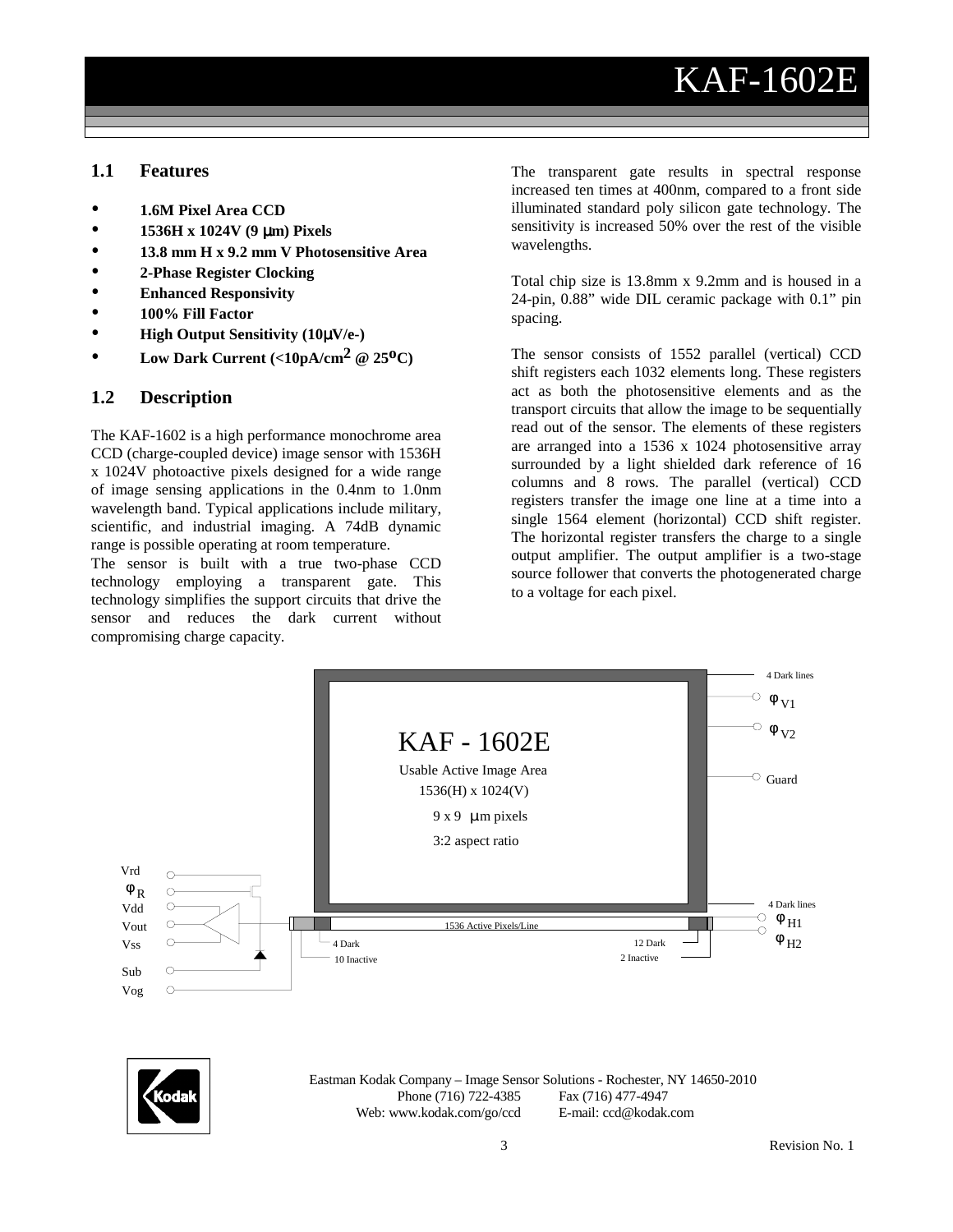#### **1.3 Image Acquisition**

An electronic representation of an image is formed when incident photons falling on the sensor plane create electron-hole pairs within the sensor. These photoninduced electrons are collected locally by the formation of potential wells at each photogate or pixel site. The number of electrons collected is linearly dependent on light level and exposure time and non-linearly dependent on wavelength. When the pixel's capacity is reached, excess electrons will leak into the adjacent pixels within the same column. This is termed blooming. During the integration period, the  $\Phi$ V1 and  $\Phi$ V2 register clocks are held at a constant (low) level.

See Figure 5. - Timing Diagrams.

#### **1.4 Charge Transport**

Referring again to Figure 5 - Timing Diagrams, the integrated charge from each photogate is transported to the output using a two step process. Each line (row) of charge is first transported from the vertical CCD's to the horizontal CCD register using the  $\Phi$ V1 and  $\Phi$ V2 register clocks. The horizontal CCD is presented a new line on the falling edge of  $\Phi$ V2 while  $\Phi$ H1 is held high. The horizontal CCD's then transport each line, pixel by pixel, to the output structure by alternately clocking the  $\Phi$ H1 and  $\Phi$ H2 pins in a complementary fashion. On each falling edge of  $\Phi$ H2 a new charge packet is transferred onto a floating diffusion and sensed by the output amplifier

#### **1.5 Output Structure**

Charge presented to the floating diffusion (FD) is converted into a voltage and current amplified in order to drive off-chip loads. The resulting voltage change seen at the output is linearly related to the amount of charge placed on FD.

Once the signal has been sampled by the system electronics, the reset gate  $(\phi \mathbf{R})$  is clocked to remove the signal and FD is reset to the potential applied by VRD. More signal at the floating diffusion reduces the voltage seen at the output pin. In order to activate the output structure, an off-chip load must be added to the Vout pin of the device - see Figure 4.

#### **1.6 Dark Reference Pixels**

Surrounding the peripheral of the device is a border of light shielded pixels. This includes 4 leading and 12 trailing pixels on every line excluding dummy pixels. There are also 4 full dark lines at the start of every frame and 4 full dark lines at the end of each frame. Under normal circumstances, these pixels do not respond to light. However, dark reference pixels in close proximity to an active pixel, or the outer bounds of the chip (including the first two lines out), can scavenge signal depending on light intensity and wavelength and therefore will not represent the true dark signal.

#### **1.7 Dummy Pixels**

Within the horizontal shift register are 10 leading and 2 trailing additional shift phases that are not associated with a column of pixels within the vertical register. These pixels contain only horizontal shift register dark current signal and do not respond to light. A few leading dummy pixels may scavenge false signal depending on operating conditions

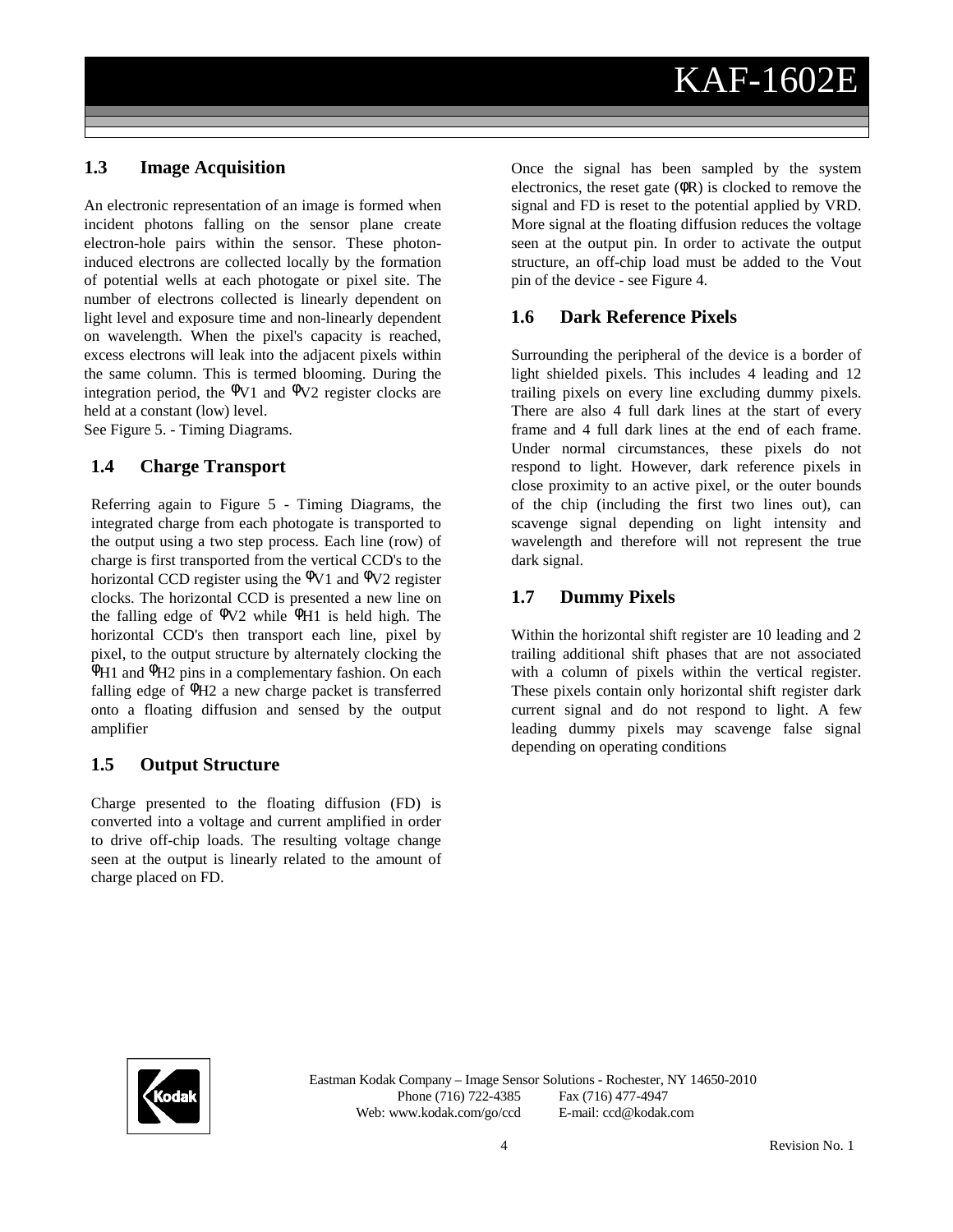KAF-1602E

#### **2.1 Package Drawing**



Figure 2 - Package Drawing

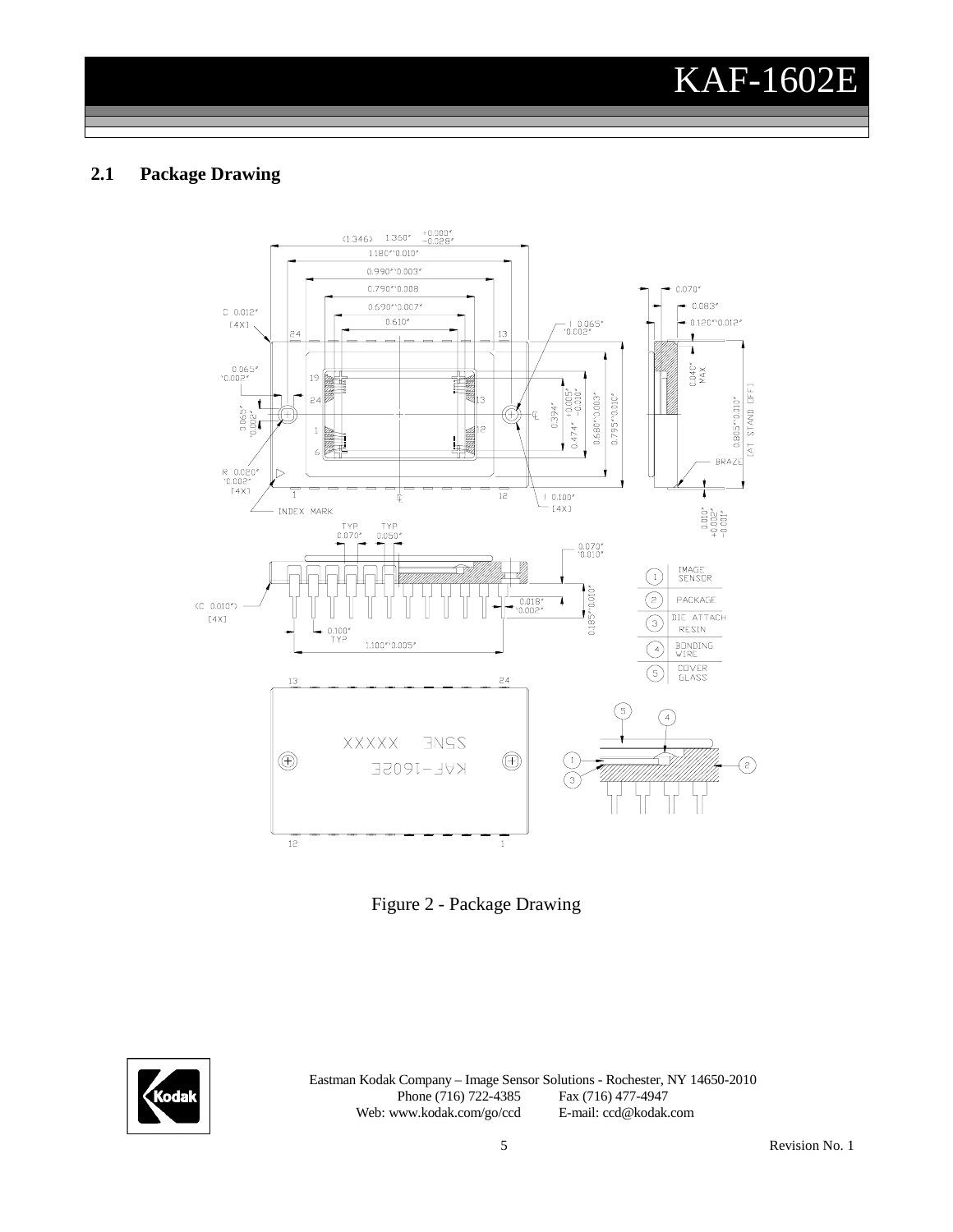## **2.2 Pin Description**

| Pin       | <b>Symbol</b>         | <b>Description</b>             | Pin     | <b>Symbol</b>        | <b>Description</b>           |
|-----------|-----------------------|--------------------------------|---------|----------------------|------------------------------|
|           |                       |                                |         |                      |                              |
|           | <b>VOG</b>            | <b>Output Gate</b>             | 13      | N/C                  | No connection (open pin)     |
| 2         | <b>VOUT</b>           | Video Output                   | 11.14   | <b>VSUB</b>          | Substrate (Ground)           |
| 3         | <b>VDD</b>            | <b>Amplifier Supply</b>        | 15, 16, | $\phi$ <sub>V1</sub> | Vertical CCD Clock - Phase 1 |
|           |                       |                                | 21, 22  |                      |                              |
| 4         | <b>VRD</b>            | <b>Reset Drain</b>             | 17, 18, | $\phi$ <sub>V2</sub> | Vertical CCD Clock - Phase 2 |
|           |                       |                                | 19, 20  |                      |                              |
| 5         | φR                    | <b>Reset Clock</b>             | 23      | Guard                | <b>Guard Ring</b>            |
| 6         | <b>VSS</b>            | <b>Amplifier Supply Return</b> | 24      | N/C                  | No Connection (open pin)     |
| 7         | $\Phi$ H <sub>1</sub> | Horizontal CCD Clock - Phase 1 |         |                      |                              |
| 8         | $\Phi$ H <sub>2</sub> | Horizontal CCD Clock - Phase 2 |         |                      |                              |
| 9, 10, 12 | N/C                   | No connection (open pin)       |         |                      |                              |





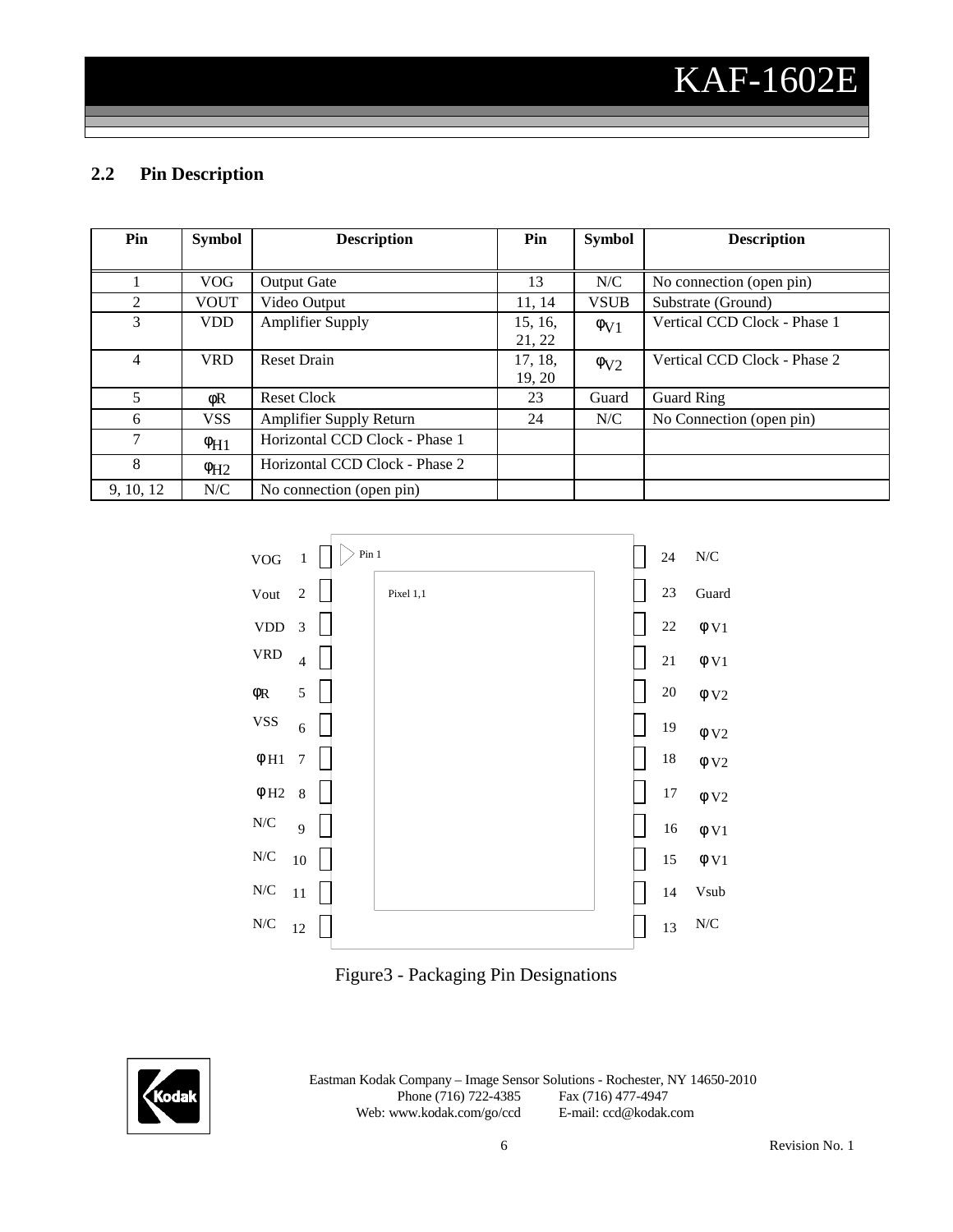### **3.1 Absolute Maximum Ratings**

| <b>Description</b>             | <b>Symbol</b> | Min.     | Max.  | <b>Units</b> | <b>Notes</b> |
|--------------------------------|---------------|----------|-------|--------------|--------------|
|                                |               |          |       |              |              |
| Diode Pin Voltages             | Vdiode        | $\Omega$ | 20    |              |              |
| Gate Pin Voltages - Type 1     | Vgate1        | $-16$    | 16    |              | 1, 3         |
| Gate Pin Voltages - Type 2     | Vgate2        | $\theta$ | 16    |              | 1, 4         |
| Inter-Gate Voltages            | $Vg-g$        |          | 16    |              |              |
| <b>Output Bias Current</b>     | Iout          |          | $-10$ | mA           | <sub>0</sub> |
| <b>Output Load Capacitance</b> | Cload         |          | 15    | pF           | 6            |
| <b>Storage Temperature</b>     | ᠇᠇            |          | 100   | $^{\circ}C$  |              |
| Humidity                       | <b>RH</b>     |          | 90    | $\%$         |              |

#### **Notes:**

- 1. Referenced to pin VSUB.
- 2. Includes pins: VRD, VDD, VSS, VOUT.
- 3. Includes pins: φV1, φV2, φH1, φH2.
- 4. Includes pins: φR, VOG.
- 5. Voltage difference between overlapping gates. Includes: φV1 to φV2, φH1 to φH2, φV2 to φH1, φH2 to VOG.
- 6. Avoid shorting output pins to ground or any low impedance source during operation.
- 7. T=25°C. Excessive humidity will degrade MTTF.

**CAUTION: This device contains limited protection against Electrostatic Discharge (ESD). Devices should be handled in accordance with strict ESD control procedures for Class 1 devices.**

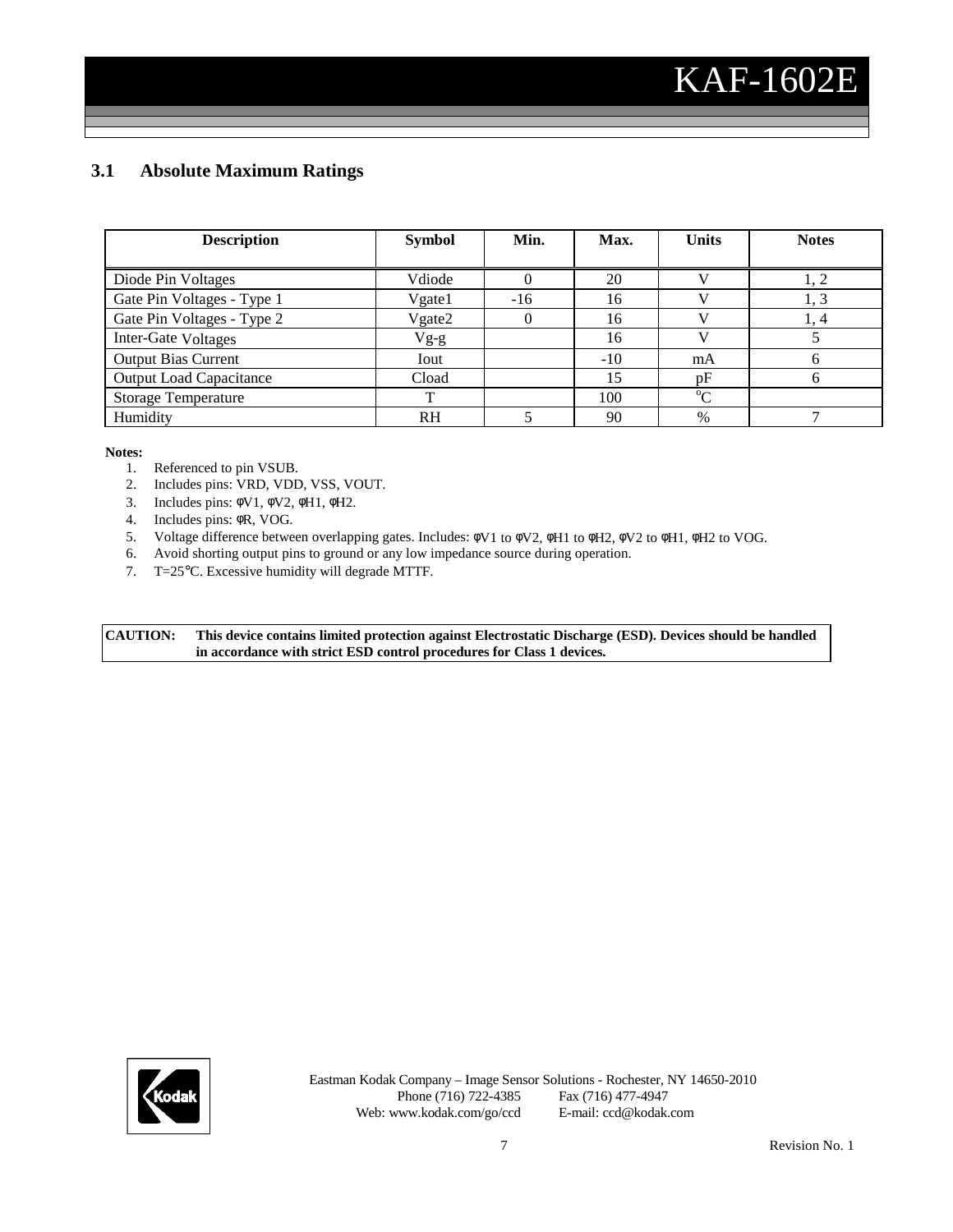## **3.2 DC Operating Conditions**

| <b>Description</b>             | <b>Symbol</b> | Min. | Nom.           | Max.  | Units | <b>Max DC Current</b> | <b>Notes</b> |
|--------------------------------|---------------|------|----------------|-------|-------|-----------------------|--------------|
|                                |               |      |                |       |       | (mA)                  |              |
| <b>Reset Drain</b>             | VRD           | 10.5 | 11             | 11.5  | V     | 0.01                  |              |
| Output Amplifier Return        | <b>VSS</b>    | 1.5  | 2.0            | 2.5   |       | $-0.5$                |              |
| <b>Output Amplifier Supply</b> | <b>VDD</b>    | 14.5 | 15             | 15.5  | V     | Iout                  |              |
| Substrate                      | <b>VSUB</b>   |      |                |       |       | 0.01                  |              |
| <b>Output Gate</b>             | VOG           | 3.75 | $\overline{4}$ |       | V     | 0.01                  |              |
| Guard Ring                     | Guard         | 8.0  | 9.0            | 12.0  | V     | 0.01                  |              |
| Video Output Current           | Iout          |      | $-5$           | $-10$ | mA    |                       |              |

#### **Notes:**

1. An output load sink must be applied to Vout to activate output amplifier - see Figure below.



### Figure 4 - Example Output Structure Load Diagram

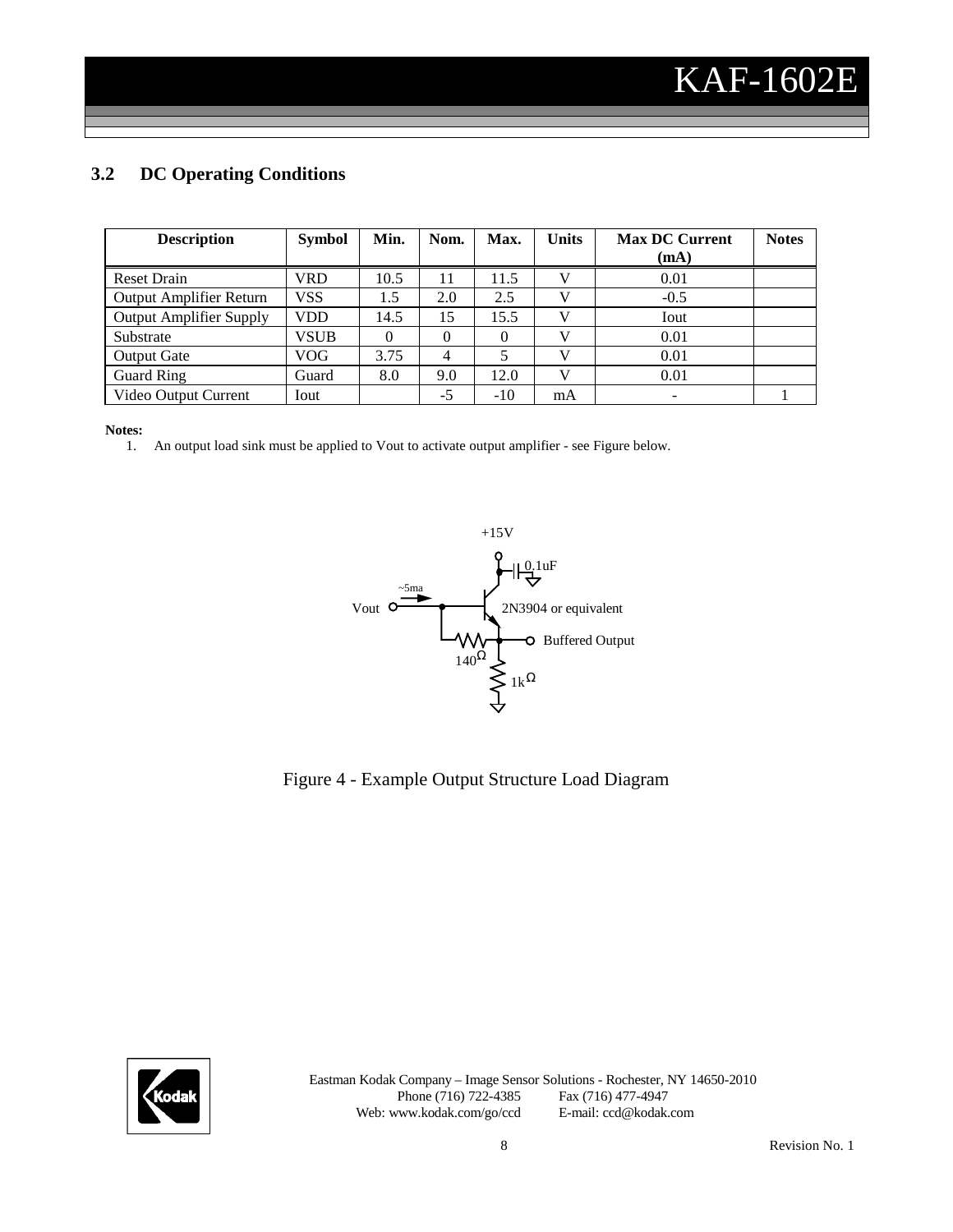## **3.3 AC Operating Condition**

| <b>Description</b>             | <b>Symbol</b>         | Level | Min.     | Nom.    | Max.    | <b>Units</b> | <b>Effective</b><br>Capacitance | <b>Notes</b> |
|--------------------------------|-----------------------|-------|----------|---------|---------|--------------|---------------------------------|--------------|
|                                |                       |       |          |         |         |              |                                 |              |
| Vertical CCD Clock - Phase 1   | $\phi$ V <sub>1</sub> | Low   | $-10.5$  | $-10.0$ | $-9.5$  | V            | $21$ nF                         |              |
|                                |                       | High  | $\theta$ | 0.5     | 1.0     | V            | (all $\phi$ V1 pins)            |              |
| Vertical CCD Clock - Phase 2   | $\phi$ V2             | Low   | $-10.5$  | $-10.0$ | $-9.5$  | v            | 21 nF                           |              |
|                                |                       | High  | $\theta$ | 0.5     | 1.0     | V            | (all $\emptyset$ V2 pins)       |              |
| Horizontal CCD Clock - Phase 1 | $\phi H1$             | Low   | $-5.0$   | $-4.0$  | $-3.5$  | V            | 200pF                           |              |
|                                |                       | High  | 5.0      | 6.0     | 6.5     | v            |                                 |              |
| Horizontal CCD Clock - Phase 2 | $\phi$ H <sub>2</sub> | Low   | $-5.0$   | $-4.0$  | $-3.5$  | V            | 200pF                           |              |
|                                |                       | High  | 5.0      | 6.0     | 6.5     | v            |                                 |              |
| <b>Reset Clock</b>             | $\phi$ R              | Low   | $-3.0$   | $-2.0$  | $-1.75$ | V            | 5pF                             |              |
|                                |                       | High  | 3.5      | 4.0     | 5.0     | V            |                                 |              |

**Notes:**

1. All pins draw less than 10uA DC current.

2. Capacitance values relative to VSUB.

#### **3.4 AC Timing Conditions**

| <b>Description</b>                     | <b>Symbol</b>        | Min.           | Nom.  | Max. | <b>Units</b> | <b>Notes</b>   |
|----------------------------------------|----------------------|----------------|-------|------|--------------|----------------|
|                                        |                      |                |       |      |              |                |
| $\phi$ H1, $\phi$ H2 Clock Frequency   | $f_H$                |                | 10    | 15   | <b>MHz</b>   | 1, 2, 3        |
| $\phi$ V1, $\phi$ V2 Clock Frequency   | $f_V$                |                | 100   | 125  | kHz          | 1, 2, 3        |
| Pixel Period (1 Count)                 | te                   | 67             | 100   |      | ns           |                |
| φH1, φH2 Setup Time                    | $t_{\phi HS}$        | 0.5            |       |      | <b>us</b>    |                |
| $\phi$ V1, $\phi$ V2 Clock Pulse Width | $t_{\rm oV}$         | $\overline{4}$ | 5     |      | us           | $\overline{c}$ |
| <b>Reset Clock Pulse Width</b>         | $t_{\phi R}$         | 10             | 20    |      | ns           | 4              |
| Readout Time                           | $t_{\text{readout}}$ | 121            | 178   |      | ms           | 5              |
| <b>Integration Time</b>                | $t_{int}$            |                |       |      |              | 6              |
| Line Time                              | <sup>t</sup> line    | 117.4          | 172.5 |      | <b>us</b>    | 7              |

**Notes:**

- 1. 50% duty cycle values.
- 2. CTE may degrade above the nominal frequency.
- 3. Rise and fall times (10/90% levels) should be limited to 5-10% of clock period. Cross-over of register clocks should be between 40-60% of amplitude.
- 4. φR should be clocked continuously.
- 5.  $t_{\text{readout}} = (1032 * t)$
- 6. Integration time is user specified. Longer integration times will degrade noise performance.
- 7. t<sub>line</sub> =  $(3 * t_{\text{eV}}) + t_{\text{eHS}} + (1564 * t_{\text{e}}) + t_{\text{e}}$

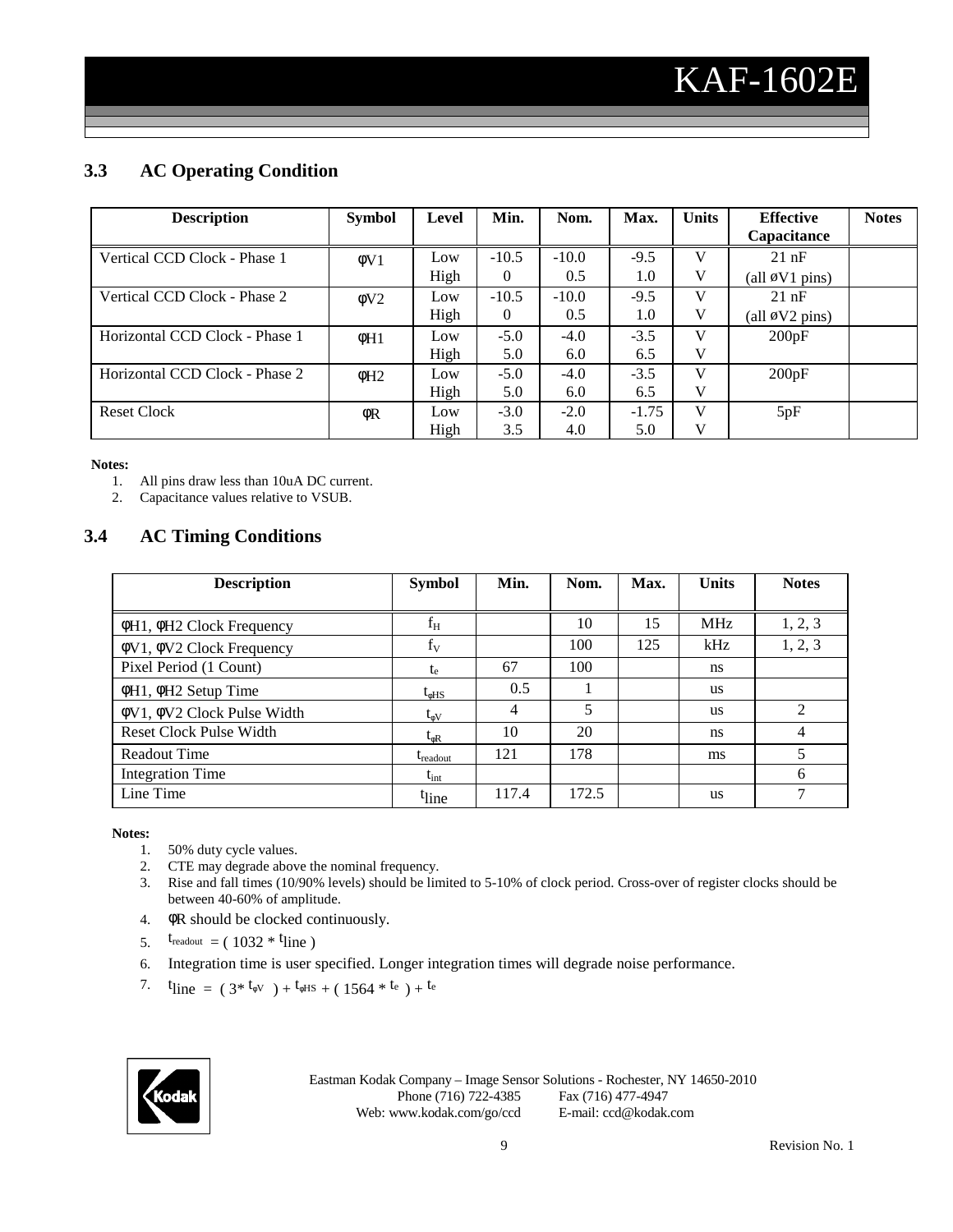# KAF-1602E

**Frame Timing**







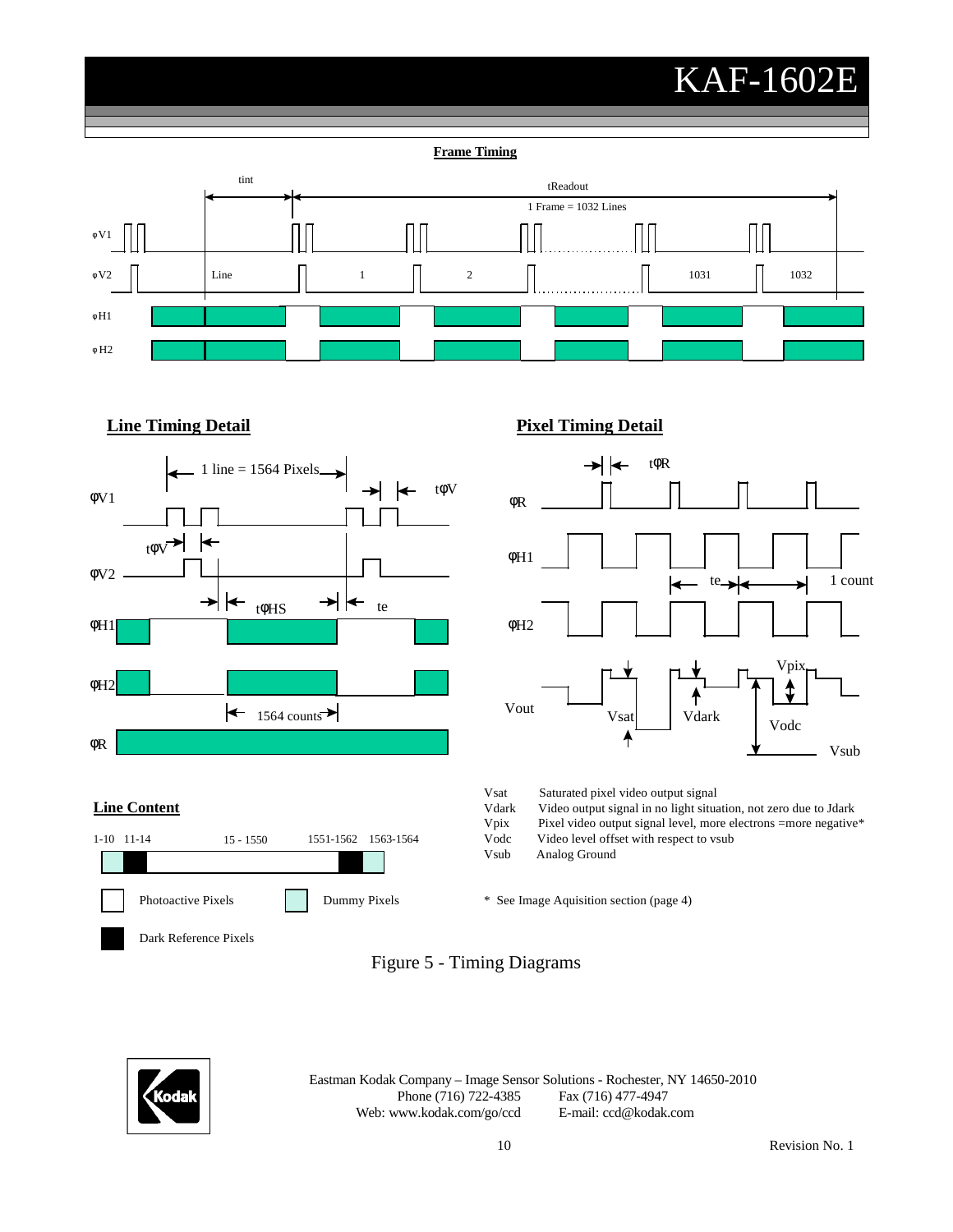#### **4.1 Performance Specifications**

All values measured at  $25^{\circ}$ C, and nominal operating conditions. These parameters exclude defective pixels.

| <b>Description</b>                            | <b>Symbol</b> | Min.    | Nom.    | Max.           | Units                   | <b>Notes</b>   |
|-----------------------------------------------|---------------|---------|---------|----------------|-------------------------|----------------|
|                                               |               |         |         |                |                         |                |
| <b>Saturation Signal</b>                      |               |         |         |                |                         |                |
| Vertical CCD capacity                         | <b>Nsat</b>   | 85000   | 100000  | 120000         | electrons / pixel       |                |
| Horizontal CCD capacity                       |               | 170000  | 200000  | 240000         |                         |                |
| Output Node capacity                          |               | 190000  | 220000  | 240000         |                         |                |
| Red Quantum Efficiency ( $\lambda$ =650nm)    | Rr            | 49      | 60      | 70             | $\%$                    |                |
| Green Quantum Efficiency $(\lambda = 550$ nm) | Rg            | 41      | 50      | 59             | $\%$                    |                |
| Blue Quantum Efficiency ( $\lambda$ =450nm)   | Rb            | 32      | 40      | 47             | $\%$                    |                |
| Blue Quantum Efficiency ( $\lambda$ =400nm)   | <b>Rb</b> 400 | 24      | 30      | 35             | $\%$                    |                |
| Photoresponse Non-Linearity                   | <b>PRNL</b>   |         | 1       | $\overline{c}$ | $\%$                    | 2              |
| Photoresponse Non-Uniformity                  | <b>PRNU</b>   |         | 1       | $\mathcal{E}$  | $\%$                    | 3              |
| Dark Signal                                   | Jdark         |         | 20      | 50             | electrons / pixel / sec | $\overline{4}$ |
|                                               |               |         | 4       | 10             | $pA/cm^2$               |                |
| Dark Signal Doubling Temperature              |               | 5       | 6.3     | 7.5            | $^{\circ}C$             |                |
| Dark Signal Non-Uniformity                    | <b>DSNU</b>   |         | 15      | 50             | electrons / pixel / sec | 5              |
| Dynamic Range                                 | DR            | 72      | 74      |                | dB                      | 6              |
| <b>Charge Transfer Efficiency</b>             | <b>CTE</b>    | 0.99997 | 0.99999 |                |                         |                |
| Output Amplifier DC Offset                    | Vodc          | 9.5     | 10.5    | 11.5           | V                       | $\overline{7}$ |
| Output Amplifier Bandwidth                    | $f_{-3dB}$    |         | 45      |                | Mhz                     | 8              |
| <b>Output Amplifier Sensitivity</b>           | Vout/Ne~      | 9       | 10      | 11             | $uV/e$ ~                |                |
| Output Amplifier output Impedance             | Zout          | 175     | 200     | 250            | Ohms                    |                |
| Noise Floor                                   | ne~           |         | 15      | 20             | electrons               | 9              |

#### **Notes:**

- 1. For pixel binning applications, electron capacity up to 330000 can be achieved with modified CCD inputs. Each sensor may have to be optimized individually for these applications. Some performance parameters may be compromised to achieve the largest signals.
- 2. Worst case deviation from straight line fit, between 1% and 90% of Vsat.
- 3. One Sigma deviation of a 128x128 sample when CCD illuminated uniformly.
- 4. Average of all pixels with no illumination at  $25^{\circ}$ C..
- 5. Average dark signal of any of 12 x 8 blocks within the sensor. (each block is 128 x 128 pixels)
- 6. 20log (Nsat / ne~) at nominal operating frequency and  $25^{\circ}$ C.
- 7. Video level offset with respect to ground
- 8. Last output amplifier stage only. Assumes 10pF off-chip load.
- 9. Output noise at  $25^{\circ}$ C, nominal operating frequency, and tint = 0.

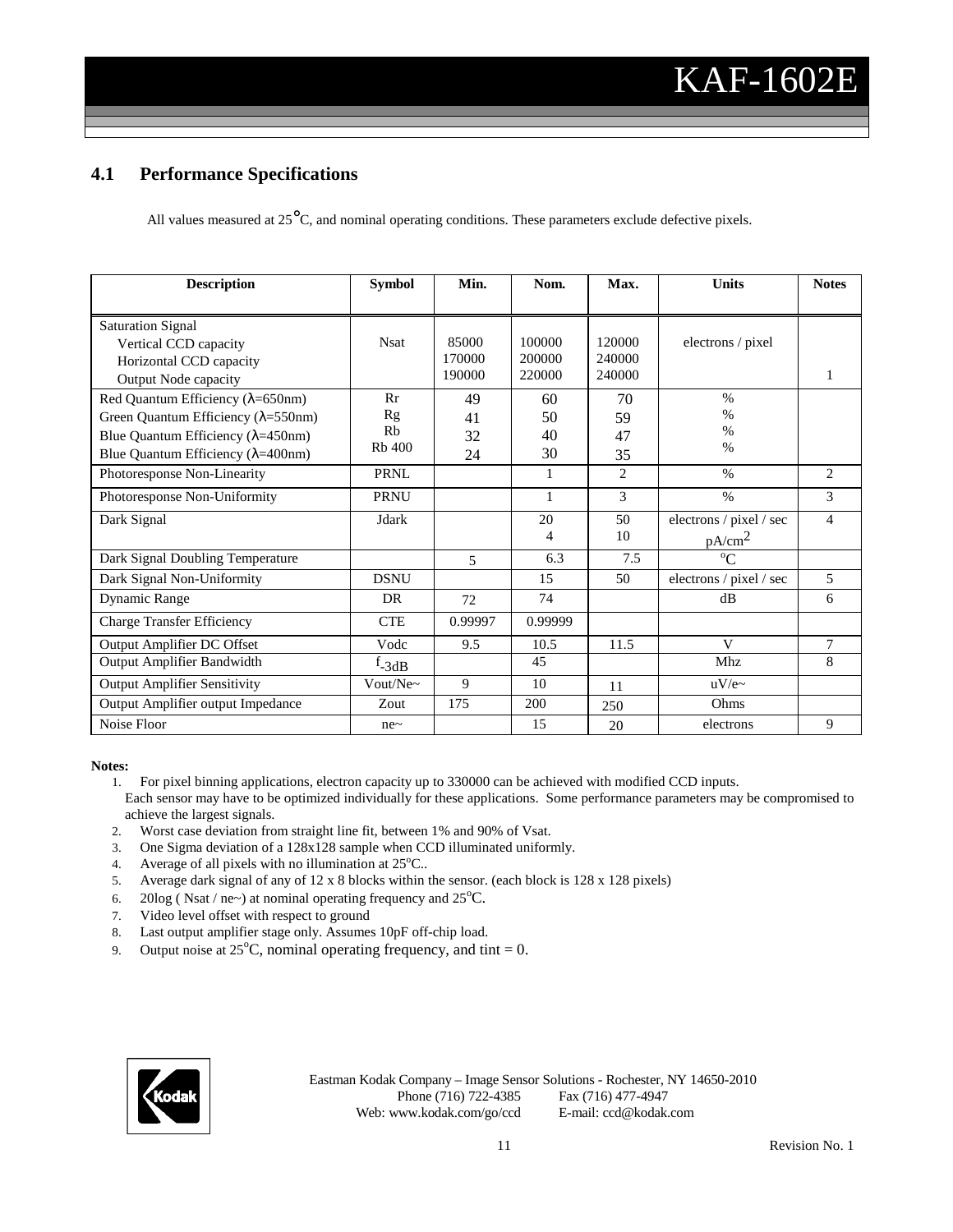## **4.2 Typical Performance Characteristics**

#### **Spectral Response**



#### **KAF-1602E**

![](_page_11_Picture_5.jpeg)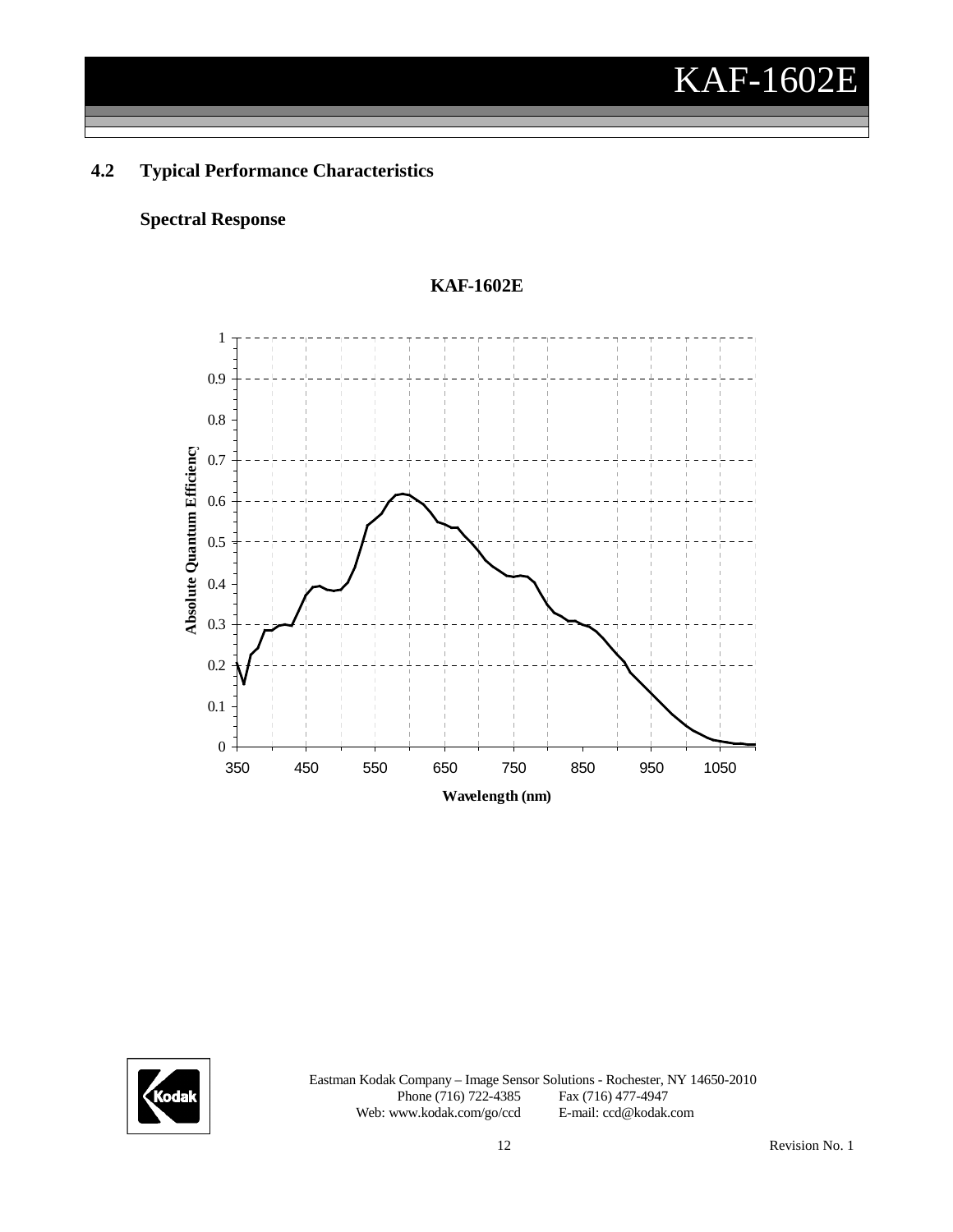#### **4.3 Cosmetic Classification**

All tests performed at  $T=25^{\circ}C$ 

| Class          |           | <b>Point Defects</b> | <b>Cluster Defects</b> |        | Column Defects |        |  |
|----------------|-----------|----------------------|------------------------|--------|----------------|--------|--|
|                | Total     | Zone A               | Total                  | Zone A | Total          | Zone A |  |
| C <sub>1</sub> | $\leq 5$  | ≤2                   |                        |        |                |        |  |
| C2             | $\leq 10$ | $\leq 5$             | <4                     | ≤2     |                |        |  |
| C <sup>3</sup> | <20       | <10                  |                        | <4     |                |        |  |

![](_page_12_Figure_4.jpeg)

| Point Defect            | DARK: A pixel which deviates by more than 6% from                             |
|-------------------------|-------------------------------------------------------------------------------|
|                         | neighboring pixels when illuminated to 70% of saturation, OR                  |
|                         | BRIGHT: A Pixel with dark current $>$ 5000 e/pixel/sec at                     |
|                         | 25C.                                                                          |
| <b>Cluster Defect</b>   | A grouping of not more than 5 adjacent point defects                          |
| Column Defect           | A grouping of $>5$ contiguous point defects along a single                    |
|                         | column, OR                                                                    |
|                         | A column containing a pixel with dark current >                               |
|                         | 12,000e/pixel/sec, OR A column that does not meet the                         |
|                         | minimum vertical CCD charge capacity, OR                                      |
|                         | A column that loses more than 250e under 2Ke illumination.                    |
| Neighboring pixels      | The surrounding $128 \times 128$ pixels or $\pm 64$ columns/rows.             |
| Defect Separation       | Column and cluster defects are separated by no less than two                  |
|                         | (2) pixels in any direction (excluding single pixel defects).                 |
| Defect Region Exclusion | Defect region excludes the outer two (2) rows and columns at each side/end of |
| the sensor.             |                                                                               |

![](_page_12_Picture_6.jpeg)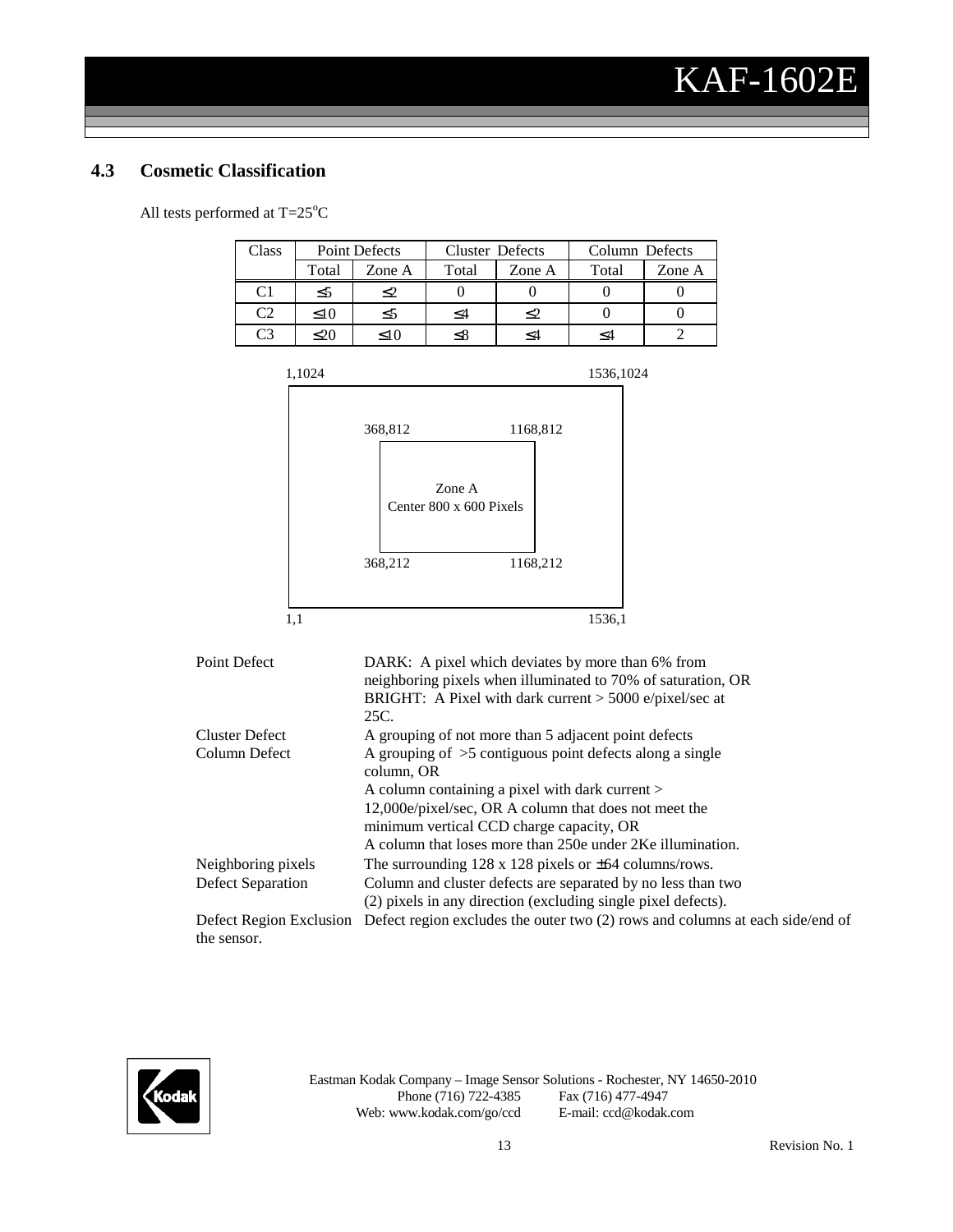#### **5.1 Quality Assurance and Reliability**

- 5.1.1 Quality Strategy: All devices will conform to the specifications stated in this document. This is accomplished through a combination of statistical process control and inspection at key points of the production process.
- 5.1.2 Replacement: All devices are warranted against failure in accordance with the terms of Terms of Sale.
- 5.1.3 Cleanliness: Devices are shipped free of contamination, scratches, etc. that would cause a visible defect.
- 5.1.4 ESD Precautions: Devices are shipped in a static-safe container and should only be handled at static-safe workstations.
- 5.1.5 Reliability: Information concerning the quality assurance and reliability testing procedures and results are available from the Image Sensor Solutions and can be supplied upon request.
- 5.1.6 Test Data Retention: Devices have an identifying number of traceable to a test data file. Test data is kept for a period of 2 years after date of shipment.

#### **5.2 Ordering Information**

Address all inquiries and purchase orders to:

Image Sensor Solutions Eastman Kodak Company Rochester, New York 14650-2010 Phone: (716) 722-4385 Fax: (716) 477-4947 Web: www.kodak.com/go/ccd E-mail: ccd@kodak.com

Kodak reserves the right to change any information contained herein without notice. All information furnished by Kodak is believed to be accurate.

#### **WARNING: LIFE SUPPORT APPLICATIONS POLICY**

Kodak image sensors are not authorized for and should not be used within Life Support Systems without the specific written consent of the Eastman Kodak Company. Product warranty is limited to replacement of defective components and does not cover injury or property or other consequential damages.

![](_page_13_Picture_14.jpeg)